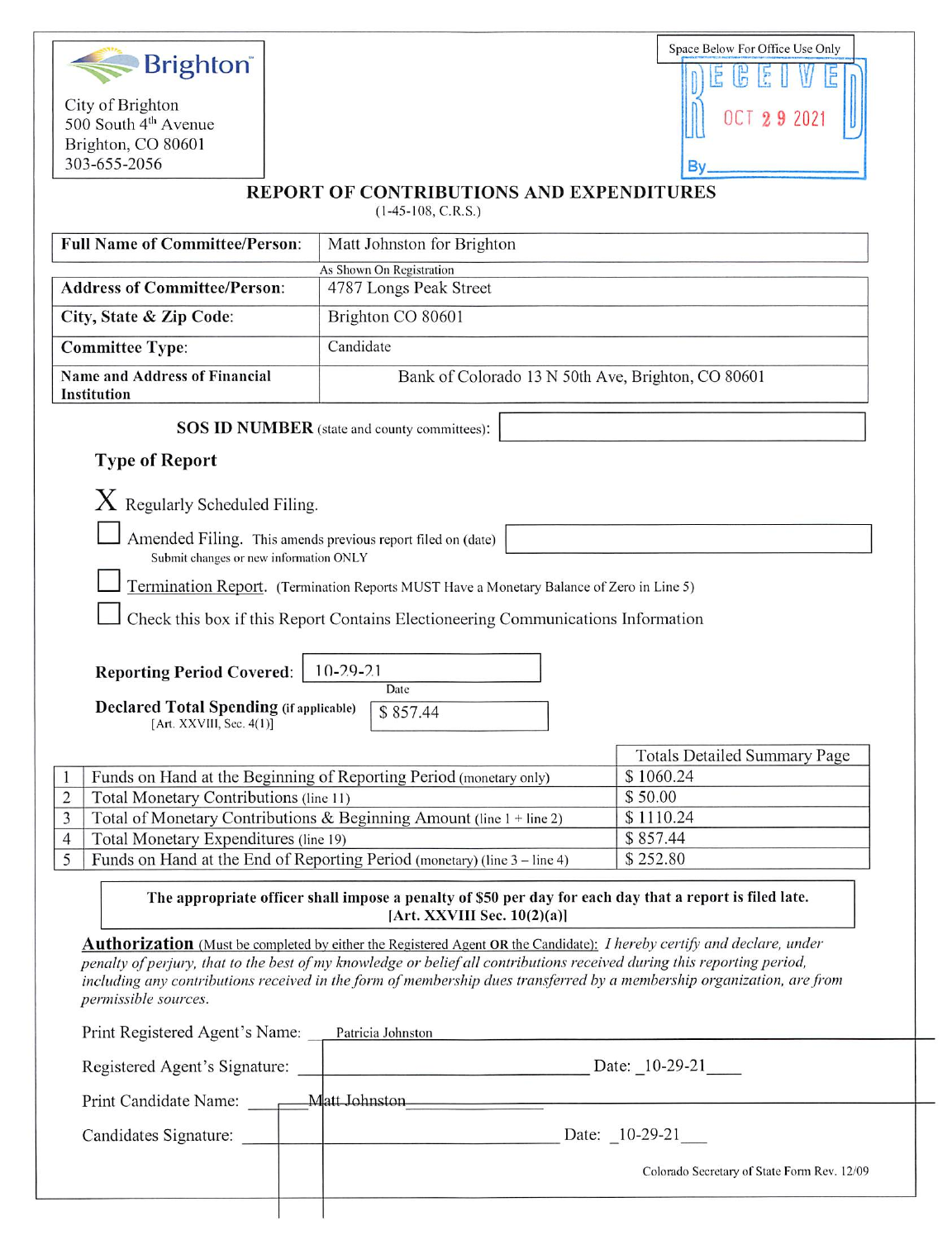# DETAILED SUMMARY

Full Name of Committee/Person: \_\_\_\_Matt Johnston for Brighton\_

Current Reporting Period:  $\begin{array}{|c|c|c|c|c|c|}\n\hline\n10-29-21\n\end{array}$  Through

|    | Funds on hand at the beginning of reporting period (Monetary Only)                                             | \$1060.24 |
|----|----------------------------------------------------------------------------------------------------------------|-----------|
| 6  | Itemized Contributions \$20 or More [C.R.S. 1-45-108(1)(a)]<br>(Please list on Schedule "A")                   | \$50.00   |
| 7  | <b>Total of Non-Itemized Contributions</b><br>(Contributions of \$19.99 and Less)                              | \$        |
| 8  | <b>Loans Received</b><br>(Please list on Schedule "C")                                                         | \$        |
| 9  | <b>Total of Other Receipts</b><br>(Interest, Dividends, etc.)                                                  | \$        |
| 10 | <b>Returned Expenditures (from recipient)</b><br>(Please list on Schedule "D")                                 | \$        |
| 11 | <b>Total Monetary Contributions</b><br>(Total of lines 6 through 10)                                           | \$50.00   |
| 12 | <b>Total Non-Monetary Contributions</b><br>(From Statement of Non-Monetary Contributions)                      | \$        |
| 13 | <b>Total Contributions</b><br>$(Line 11 + line 12)$                                                            | \$50.00   |
| 14 | Itemized Expenditures \$20 or More [C.R.S. 1-45-108(1)(a)]<br>(Please list on Schedule "B")                    | \$857.44  |
| 15 | <b>Total of Non-Itemized Expenditures</b><br>(Expenditures of \$19.99 or Less)                                 | \$        |
| 16 | <b>Loan Repayments Made</b><br>(Please list on Schedule "C")                                                   | \$        |
| 17 | <b>Returned Contributions (To donor)</b><br>(Please list on Schedule "D")                                      | \$        |
| 18 | <b>Total Coordinated Non-Monetary Expenditures</b><br>(Candidate/Candidate Committee & Political Parties only) | \$        |
| 19 | <b>Total Monetary Expenditures</b><br>(Total of lines 14 through 17)                                           | \$857.44  |
| 20 | <b>Total Spending</b><br>$(Line 18 + line 19)$                                                                 | \$857.44  |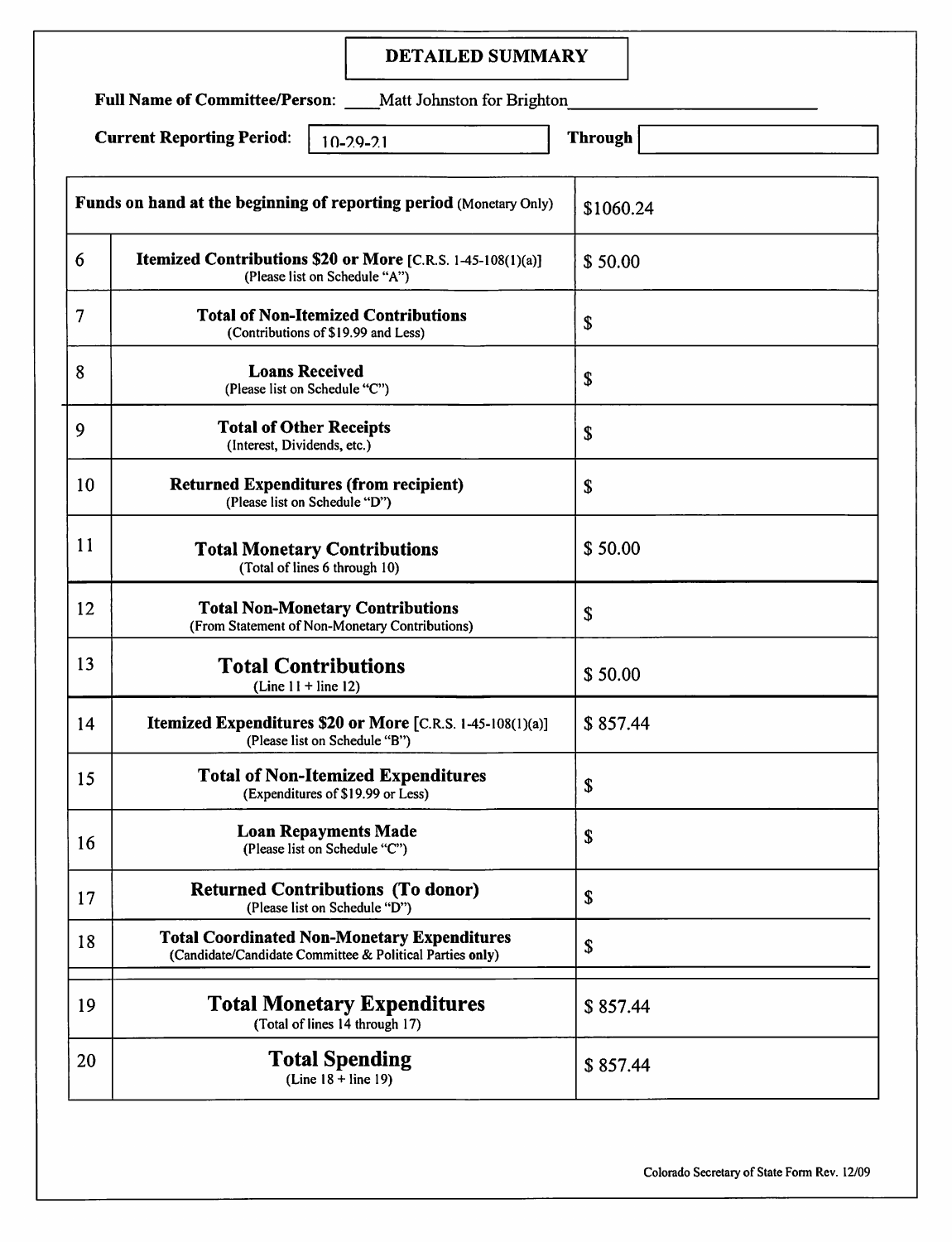# Schedule A Instructions

NOTE: In addition to the reporting requirements of 1-45-108, C.R.S., please note provisions for specific Committee type, as follows;

### Candidate, Issue, Political Party and Political Committee (PC)

• Required to disclose occupation and employer for all \$100 or more contributions made by natural persons. (Art. XXVIII, Sec. 7)

### Small Donor Committee

• Accepts contributions of no more than \$50 per year, FROM NATURAL PERSONS ONLY. [Art. XXVIII, Sec.  $2(14)(a)$ ]

# Electioneering Communications Reporting

- Reporting required by persons spending \$1,000 or more on Electioneering Communications,
- Required to disclose occupation and employer for all \$250 or more contributions made by natural persons. (Art. XXVIII, Sec. 6)
- Corporate and Labor Organization funding are prohibited. (Art. XXVIII, Sec. 6)

# Contribution Limits - State Candidates

(Art. XXVIII, Sec. 3)

### Candidates:

- \$525% Primary, \$525% General if nominated to general election ballot  $-Gov^*$ , Gov/Lt. Gov\*\*, Secretary of State, Attorney General and State Treasurer
- \$200 Primary, \$200 General if nominated to general election ballot State Senate, State House of Representative, State Board of Education, CU Regent, and District Attorney.

Note: Candidates may receive the primary and general election contributions at one time, the contributor must note that the contribution is for both the primary and general election contribution. Candidates must note both contributions on their report. It is preferred that each contribution be given separately; one check written for the primary and one check written for the general, and so noted by the contributor on the check and by the recipient on the report.

### Political Committees (State, County, District & Local):

• \$525% per House of Representatives Election Cycle

# Political Party (From any person other than Small Donor):

•  $\$$  3,175 $\degree$  per year no more than \$2,650 $\degree$  to state party.

# Political Party (From Small Donor):

•  $$15,900\%$  per year no more than  $$13,250\%$  to state party.

### Prohibitions on next page. Please refer to Article XXVIII, Section 3 of the Colorado Constitution for complete contribution limits and prohibited contributions.

\* Primary Election \*\* General Election

 $\Diamond$  Contribution Limits reflect adjustments made by CPF Rule 12 pursuant to Article XXVIII, Sec. 3(13) of the Colorado Constitution.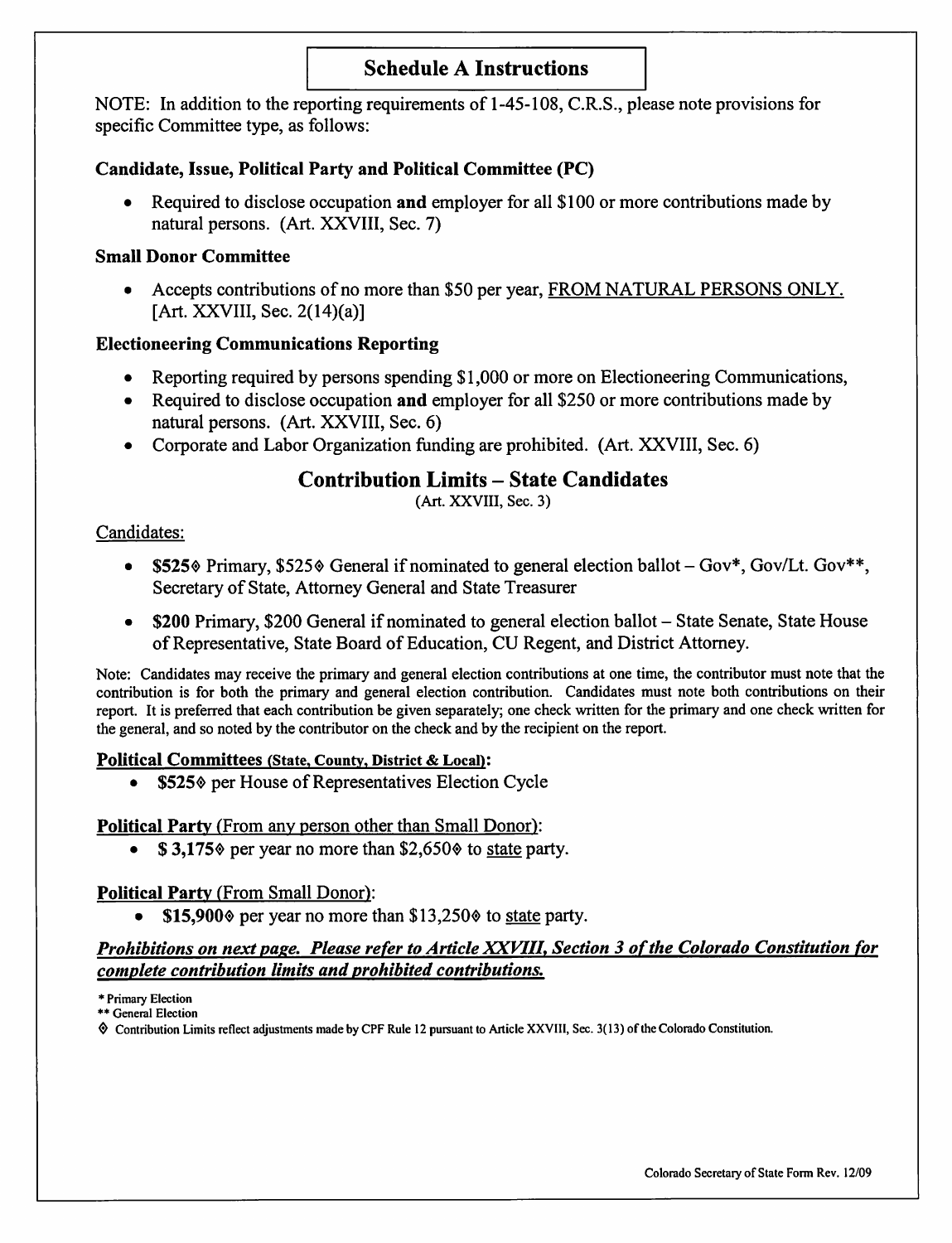# PROHIBITED CONTRIBUTIONS

[Art. XXVIII, Sec.3 & C.R.S. 1-45-105.5]

- No candidate's candidate committee shall accept contributions from, or make contributions to, another candidate committee.
- No person shall act as a conduit for a contribution to a candidate committee.
- It shall be unlawful for a corporation or labor organization to make contributions to a candidate committee or a political party, and to make expenditures expressly advocating the election or defeat of a candidate; except that a corporation or labor organization may establish a political committee or small donor committee which may accept contributions or dues from employees, officeholders, shareholders, or members.
- No candidate committee, political committee, small donor committee, or political party shall knowingly accept contributions from:
- Any natural person who is not a citizen of the United States;
- A foreign government; or
- any foreign corporation that does not have the authority to transact business in this state pursuant to article 115 of title 7, C.R.S., or any successor section.
- No candidate committee, political committee, small donor committee, issue committee, or political party shall accept a contribution, or make an expenditure, in currency or coin exceeding one hundred dollars.
- No person shall make a contribution to a candidate committee, issue committee, political committee, small donor committee, or political party with the expectation that some or all of the amounts of such contribution will be reimbursed by another person. No person shall be reimbursed for a contribution made to any candidate committee, issue committee, political committee, small donor committee, or political party, nor shall any person make such reimbursement except as provided in subsection (8) of this section. [Art. XXVIII, Sec. 3(8)]
- Contributions from professional and volunteer lobbyists to any member of or candidate for the general assembly, or the governor or candidate for governor are prohibited during regular legislative session.
- Political Committees may contribute to a legislator during session, unless the political committee employs, retains, engages, or uses, with or without compensation, a professional or volunteer lobbyist.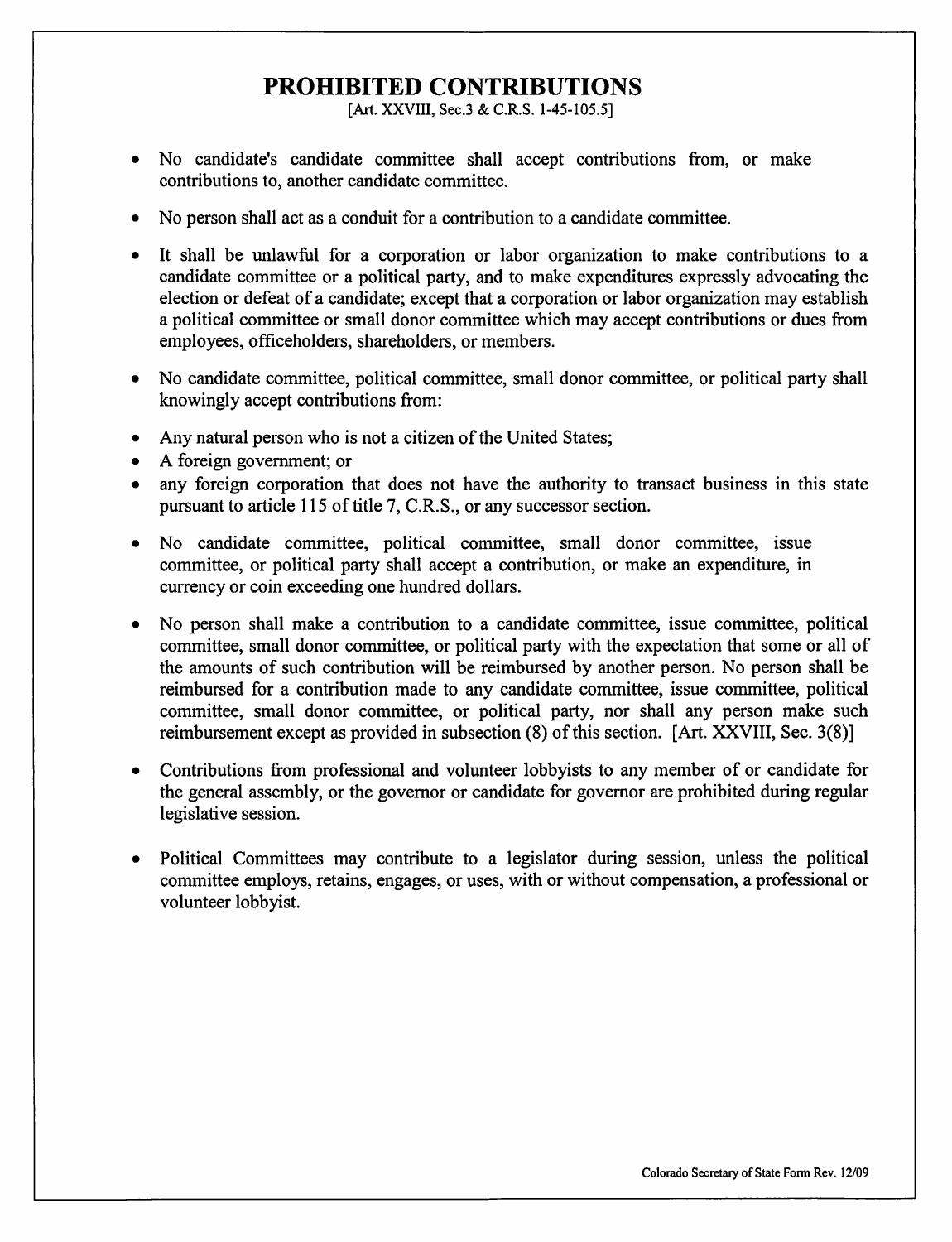### Schedule A - Itemized Contributions Statement (\$20 or more)  $[C.R.S. 1-45-108(1)(a)]$

#### Full Name of Committee/Person: Matt Johnston for Brighton

# WARNING: Please read the instruction page for Schedule "A" before completing!

| <b>PLEASE PRINT/TYPE</b>             |                                                                                  |
|--------------------------------------|----------------------------------------------------------------------------------|
| 1. Date Accepted                     | 4. Name (Last, First): Nickerson, Wilfred and Marisa                             |
| $10 - 19 - 21$                       |                                                                                  |
| 2. Contribution Amt.                 |                                                                                  |
| \$50.00                              |                                                                                  |
| 3. Aggregate Amt. *                  |                                                                                  |
| S                                    |                                                                                  |
| $\Box$ Check box if                  |                                                                                  |
| Electioneering                       | 9. Occupation (if applicable, mandatory): _Retired______________________________ |
| Communication                        |                                                                                  |
| 1. Date Accepted                     |                                                                                  |
|                                      |                                                                                  |
|                                      |                                                                                  |
| <b>Contribution Amt.</b><br>2.<br>\$ |                                                                                  |
|                                      | 6. City/State/Zip:                                                               |
| 3. Aggregate Amt. *                  |                                                                                  |
| \$                                   |                                                                                  |
| $\Box$ Check box if                  |                                                                                  |
| Electioneering                       | 9. Occupation (if applicable, mandatory):                                        |
| Communication                        |                                                                                  |
|                                      |                                                                                  |
|                                      |                                                                                  |
| 1. Date Accepted                     |                                                                                  |
|                                      |                                                                                  |
| <b>Contribution Amt.</b><br>2.       |                                                                                  |
| \$                                   |                                                                                  |
| Aggregate Amt. *<br>3.               |                                                                                  |
| \$                                   |                                                                                  |
| $\Box$ Check box if                  |                                                                                  |
| Electioneering                       | 9. Occupation (if applicable, mandatory):                                        |
| Communication                        |                                                                                  |
|                                      |                                                                                  |
| 1. Date Accepted                     |                                                                                  |
|                                      |                                                                                  |
| 2. Contribution Amt.<br>\$           |                                                                                  |
|                                      | 6. City/State/Zip: 2008. City/State/Zip:                                         |
| 3. Aggregate Amt. *                  |                                                                                  |
| \$                                   |                                                                                  |
| $\Box$ Check box if                  |                                                                                  |
| Electioneering<br>Communication      |                                                                                  |

\* For contribution limits within a committee's election cycle or contribution cycle, please refer to the following Colorado Constitutional cites: Candidate Committee Art. XXVIII, Sec. 2(6); Political Party Art. XXVIII, Sec. 3(3); Political Committee Art. XXVllI, Sec 3(5); Small Donor Committee Art. XXVIII, Sec. 2(14).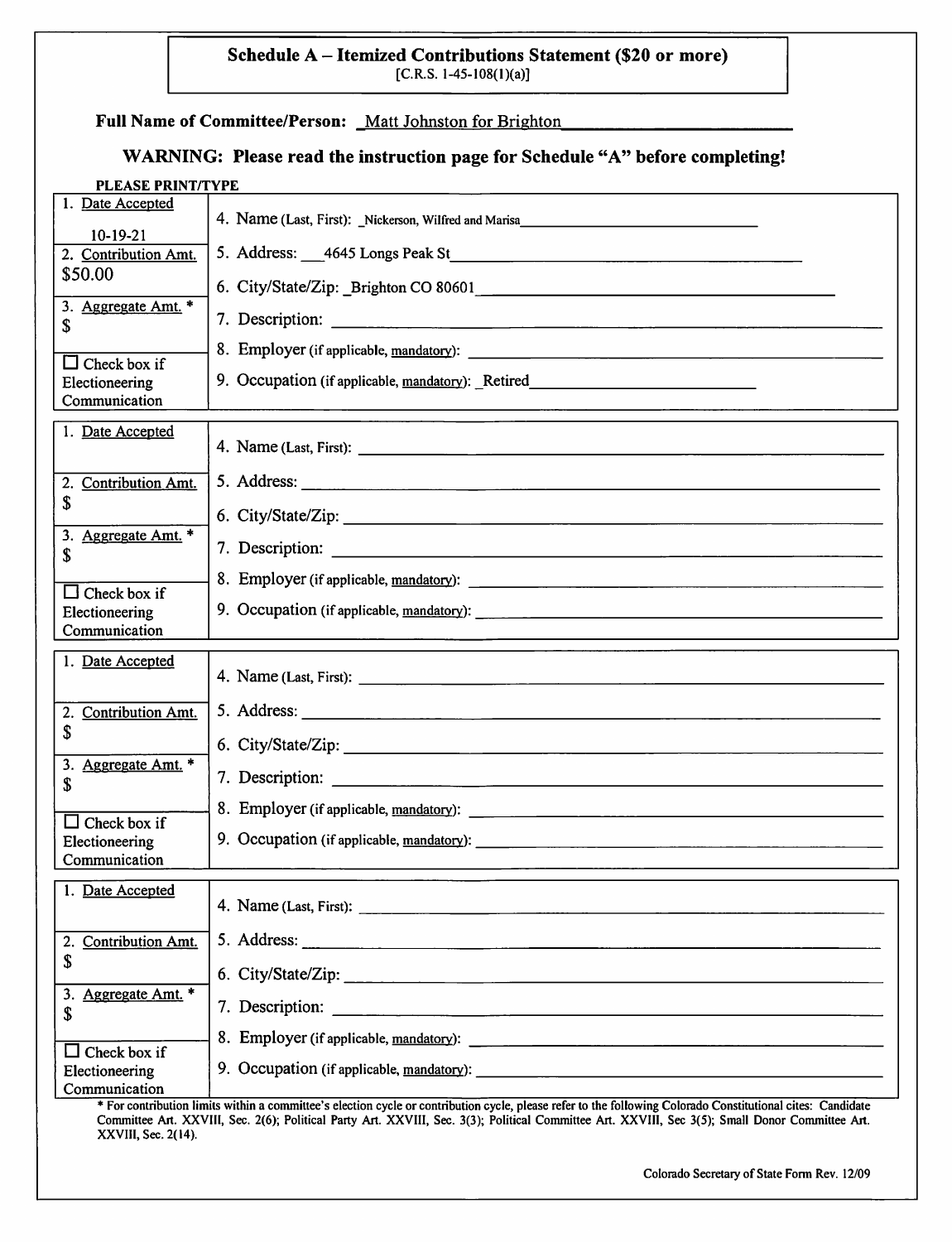### Schedule B — Itemized Expenditures Statement (\$20 or more)  $[1 - 45 - 108(1)(a), C.N.5]$

|                                         | Full Name of Committee/Person: Matt Johnston for Brighton                                                                 |
|-----------------------------------------|---------------------------------------------------------------------------------------------------------------------------|
| <b>PLEASE PRINT/TYPE</b>                |                                                                                                                           |
| 1. Date Expended<br>$10 - 21 - 21$      |                                                                                                                           |
| 2. Amount                               |                                                                                                                           |
| \$37.44<br>3. Recipient is (optional):  |                                                                                                                           |
| $\Box$ Committee                        | 7. Purpose of Expenditure: Phones                                                                                         |
| $\Box$ Non-Committee                    | S Check box if Electioneering Communication<br>the control of the control of the control of the control of the control of |
| 1. Date Expended                        |                                                                                                                           |
| $10 - 14 - 21$<br>2. Amount             | 5. Address: 5408 Zephyr Court                                                                                             |
| \$820.00<br>3. Recipient is (optional): |                                                                                                                           |
| $\Box$ Committee                        | 7. Purpose of Expenditure: Canvass Canvas Canvas Canvas Canvas Canvas Canvas Canvas Canvas Canvas Canvas Canvas           |
| $\Box$ Non-Committee                    | x Check box if Electioneering Communication                                                                               |
| 1. Date Expended                        |                                                                                                                           |
| 2. Amount                               |                                                                                                                           |
| \$<br>3. Recipient is (optional):       | 6. City/State/Zip:                                                                                                        |
| Committee<br>$\blacksquare$             |                                                                                                                           |
| Non-Committee                           | $\Box$ Check box if Electioneering Communication                                                                          |
| 1. Date Expended                        |                                                                                                                           |
| 2. Amount                               |                                                                                                                           |
| \$<br>3. Recipient is (optional):       |                                                                                                                           |
| $\Box$ Committee                        | 7. Purpose of Expenditure:                                                                                                |
| Non-Committee                           | $\Box$ Check box if Electioneering Communication                                                                          |
| 1. Date Expended                        |                                                                                                                           |
| 2. Amount                               |                                                                                                                           |
| \$                                      |                                                                                                                           |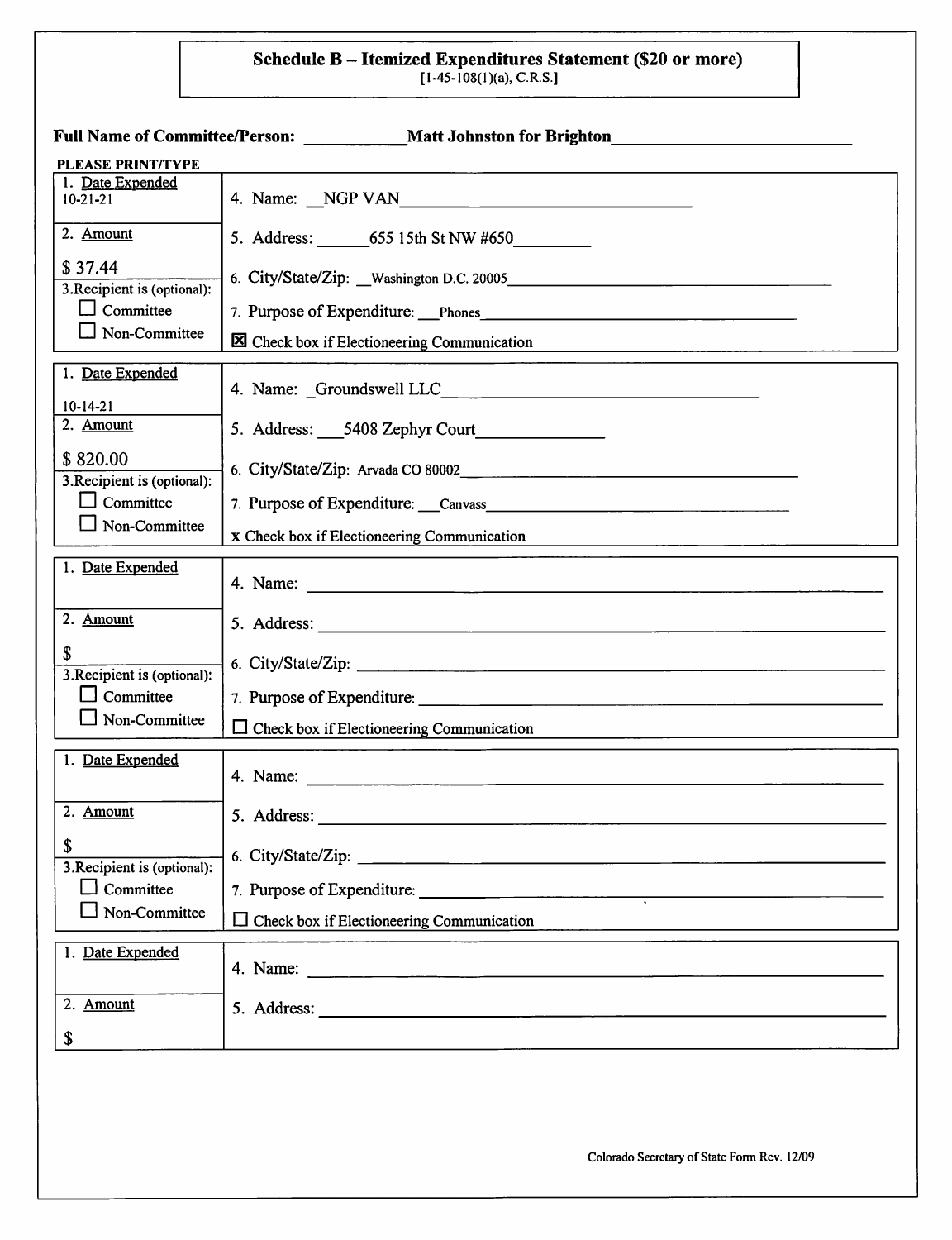| Committee<br><b>Schedule C - Loans</b><br>Non-Commi<br>$L$ Check box if Electioneering Communication<br>Full Name of Committee/Person:<br><b>LOANS - Loans Owed by the Committee</b><br>(Use a separate schedule for each loan. This form is for line item 8 and 16 of the Detailed Summary Report.)<br>[No information copied from such reports shall be sold or used by any person for the purpose of soliciting contributions or for any commercial<br>purpose. [Art. XXVIII, Sec. 9(e)] Notwithstanding any other section of this article to the contrary, a candidate's candidate committee may receive a<br>loan from a financial institution organized under state or federal law if the loan bears the usual and customary interest rate, is made on a basis that<br>assures repayment, is evidenced by a written instrument, and is subject to a due date or amortization schedule [Art. XXVIII, Sec. 3(8)]<br><b>LOAN SOURCE</b><br>Loan Amount Received This Reporting Period: \$<br>Principal Amount Paid This Reporting Period: \$<br>Interest Amount Paid This Reporting Period: \$<br>\$<br>Amount Repaid This Reporting Period:<br>(Amount Repaid is sum of Principal & Interest entered on Detail Summary)<br>Outstanding Balance: \$<br>TERMS OF LOAN: | Total of All Loans This Reporting                                                               |
|--------------------------------------------------------------------------------------------------------------------------------------------------------------------------------------------------------------------------------------------------------------------------------------------------------------------------------------------------------------------------------------------------------------------------------------------------------------------------------------------------------------------------------------------------------------------------------------------------------------------------------------------------------------------------------------------------------------------------------------------------------------------------------------------------------------------------------------------------------------------------------------------------------------------------------------------------------------------------------------------------------------------------------------------------------------------------------------------------------------------------------------------------------------------------------------------------------------------------------------------------------------------------|-------------------------------------------------------------------------------------------------|
|                                                                                                                                                                                                                                                                                                                                                                                                                                                                                                                                                                                                                                                                                                                                                                                                                                                                                                                                                                                                                                                                                                                                                                                                                                                                          |                                                                                                 |
|                                                                                                                                                                                                                                                                                                                                                                                                                                                                                                                                                                                                                                                                                                                                                                                                                                                                                                                                                                                                                                                                                                                                                                                                                                                                          |                                                                                                 |
|                                                                                                                                                                                                                                                                                                                                                                                                                                                                                                                                                                                                                                                                                                                                                                                                                                                                                                                                                                                                                                                                                                                                                                                                                                                                          |                                                                                                 |
|                                                                                                                                                                                                                                                                                                                                                                                                                                                                                                                                                                                                                                                                                                                                                                                                                                                                                                                                                                                                                                                                                                                                                                                                                                                                          |                                                                                                 |
|                                                                                                                                                                                                                                                                                                                                                                                                                                                                                                                                                                                                                                                                                                                                                                                                                                                                                                                                                                                                                                                                                                                                                                                                                                                                          |                                                                                                 |
|                                                                                                                                                                                                                                                                                                                                                                                                                                                                                                                                                                                                                                                                                                                                                                                                                                                                                                                                                                                                                                                                                                                                                                                                                                                                          |                                                                                                 |
|                                                                                                                                                                                                                                                                                                                                                                                                                                                                                                                                                                                                                                                                                                                                                                                                                                                                                                                                                                                                                                                                                                                                                                                                                                                                          |                                                                                                 |
|                                                                                                                                                                                                                                                                                                                                                                                                                                                                                                                                                                                                                                                                                                                                                                                                                                                                                                                                                                                                                                                                                                                                                                                                                                                                          |                                                                                                 |
|                                                                                                                                                                                                                                                                                                                                                                                                                                                                                                                                                                                                                                                                                                                                                                                                                                                                                                                                                                                                                                                                                                                                                                                                                                                                          |                                                                                                 |
|                                                                                                                                                                                                                                                                                                                                                                                                                                                                                                                                                                                                                                                                                                                                                                                                                                                                                                                                                                                                                                                                                                                                                                                                                                                                          | Period: $\$\$<br>(Place on line 8 of Detailed Summary Report)                                   |
|                                                                                                                                                                                                                                                                                                                                                                                                                                                                                                                                                                                                                                                                                                                                                                                                                                                                                                                                                                                                                                                                                                                                                                                                                                                                          |                                                                                                 |
|                                                                                                                                                                                                                                                                                                                                                                                                                                                                                                                                                                                                                                                                                                                                                                                                                                                                                                                                                                                                                                                                                                                                                                                                                                                                          |                                                                                                 |
|                                                                                                                                                                                                                                                                                                                                                                                                                                                                                                                                                                                                                                                                                                                                                                                                                                                                                                                                                                                                                                                                                                                                                                                                                                                                          | Total Repayments Made: \$<br>(Sum of Schedule C pages, Place on line 16 of<br>Detailed Summary) |
|                                                                                                                                                                                                                                                                                                                                                                                                                                                                                                                                                                                                                                                                                                                                                                                                                                                                                                                                                                                                                                                                                                                                                                                                                                                                          |                                                                                                 |
|                                                                                                                                                                                                                                                                                                                                                                                                                                                                                                                                                                                                                                                                                                                                                                                                                                                                                                                                                                                                                                                                                                                                                                                                                                                                          | Date Loan Received<br>Due Date for Final Payment                                                |
|                                                                                                                                                                                                                                                                                                                                                                                                                                                                                                                                                                                                                                                                                                                                                                                                                                                                                                                                                                                                                                                                                                                                                                                                                                                                          |                                                                                                 |
| LIST ALL ENDORSERS OR GUARANTORS OF THIS LOAN                                                                                                                                                                                                                                                                                                                                                                                                                                                                                                                                                                                                                                                                                                                                                                                                                                                                                                                                                                                                                                                                                                                                                                                                                            |                                                                                                 |
|                                                                                                                                                                                                                                                                                                                                                                                                                                                                                                                                                                                                                                                                                                                                                                                                                                                                                                                                                                                                                                                                                                                                                                                                                                                                          |                                                                                                 |
|                                                                                                                                                                                                                                                                                                                                                                                                                                                                                                                                                                                                                                                                                                                                                                                                                                                                                                                                                                                                                                                                                                                                                                                                                                                                          |                                                                                                 |
|                                                                                                                                                                                                                                                                                                                                                                                                                                                                                                                                                                                                                                                                                                                                                                                                                                                                                                                                                                                                                                                                                                                                                                                                                                                                          |                                                                                                 |
|                                                                                                                                                                                                                                                                                                                                                                                                                                                                                                                                                                                                                                                                                                                                                                                                                                                                                                                                                                                                                                                                                                                                                                                                                                                                          |                                                                                                 |

 $\cdot$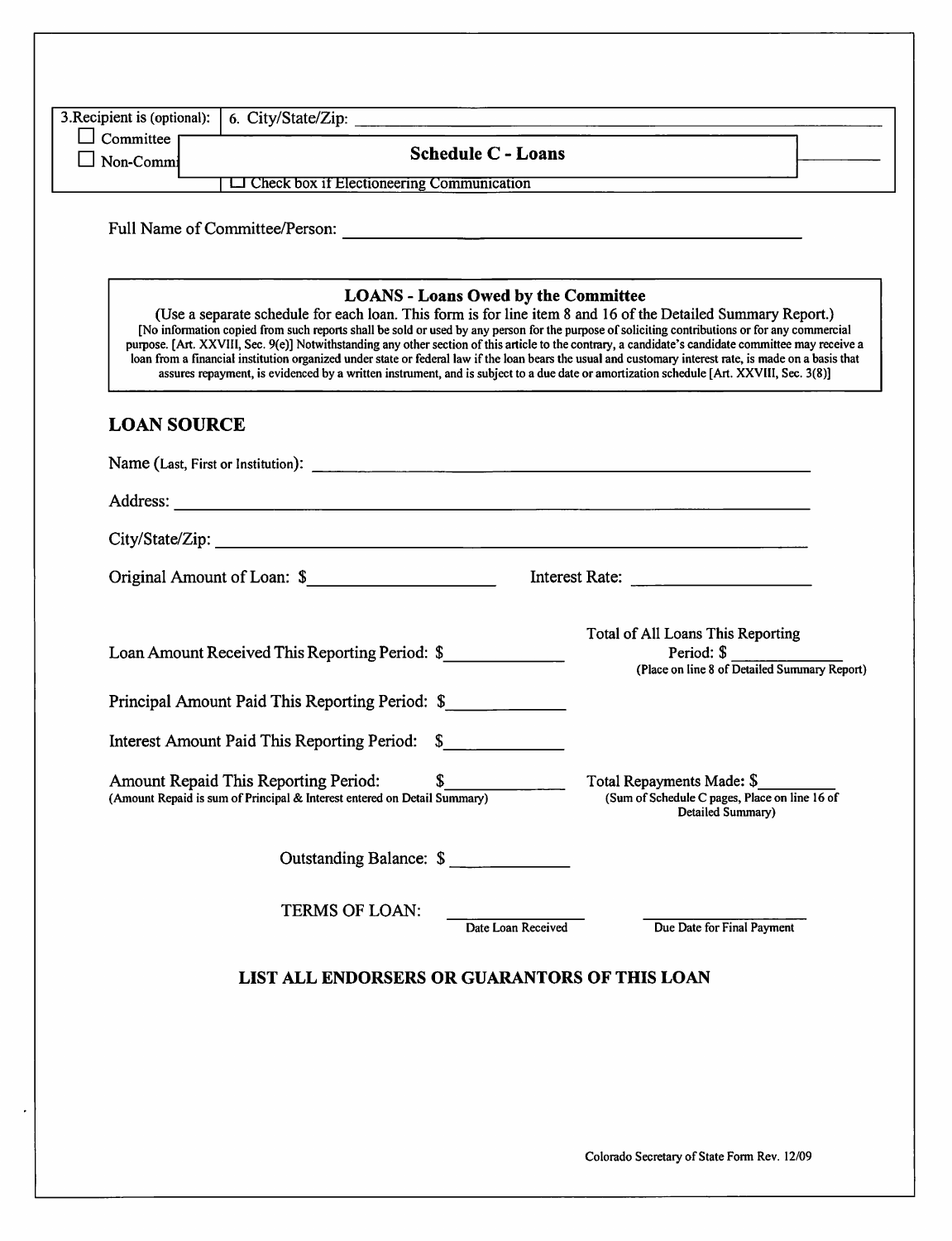| <b>Full Name</b> | Address, City, State, Zip                                     | <b>Amount Guaranteed</b> |
|------------------|---------------------------------------------------------------|--------------------------|
|                  |                                                               |                          |
|                  |                                                               |                          |
|                  |                                                               |                          |
|                  | <b>Schedule D – Returned Contributions &amp; Expenditures</b> |                          |

# Full Name of Committee/Person:

### Returned Contributions

(Previously reported on Schedule  $A$  - Contributions accepted and then returned to donors)

### PLEASE PRINT/TYPE

| 1. Date Accepted |                                                                                                                                                                                                                                                                                                                                                                                                                               |
|------------------|-------------------------------------------------------------------------------------------------------------------------------------------------------------------------------------------------------------------------------------------------------------------------------------------------------------------------------------------------------------------------------------------------------------------------------|
|                  |                                                                                                                                                                                                                                                                                                                                                                                                                               |
| 2. Date Returned | 5. Address: $\frac{1}{\sqrt{1-\frac{1}{2}}\cdot\sqrt{1-\frac{1}{2}}\cdot\sqrt{1-\frac{1}{2}}\cdot\sqrt{1-\frac{1}{2}}\cdot\sqrt{1-\frac{1}{2}}\cdot\sqrt{1-\frac{1}{2}}\cdot\sqrt{1-\frac{1}{2}}\cdot\sqrt{1-\frac{1}{2}}\cdot\sqrt{1-\frac{1}{2}}\cdot\sqrt{1-\frac{1}{2}}\cdot\sqrt{1-\frac{1}{2}}\cdot\sqrt{1-\frac{1}{2}}\cdot\sqrt{1-\frac{1}{2}}\cdot\sqrt{1-\frac{1}{2}}\cdot\sqrt{1-\frac{1}{2}}\cdot\sqrt{1-\frac{1$ |
| 3. Amount        |                                                                                                                                                                                                                                                                                                                                                                                                                               |
| \$               |                                                                                                                                                                                                                                                                                                                                                                                                                               |
|                  |                                                                                                                                                                                                                                                                                                                                                                                                                               |
| 1. Date Accepted |                                                                                                                                                                                                                                                                                                                                                                                                                               |
| 2. Date Returned |                                                                                                                                                                                                                                                                                                                                                                                                                               |
| 3. Amount        |                                                                                                                                                                                                                                                                                                                                                                                                                               |
| \$               |                                                                                                                                                                                                                                                                                                                                                                                                                               |

### Returned Expenditures

(Previously reported on Schedule  $B - Expendi**tures** returned or refined to the committee)$ 

| <b>PLEASE PRINT/TYPE</b> |                        |
|--------------------------|------------------------|
| 1. Date Expended         |                        |
|                          | 4. Name (Last, First): |
|                          |                        |
| 2. Date Returned         | 5. Address:            |
|                          |                        |
|                          |                        |

Colorado Secretary of State Fonn Rev. 12/09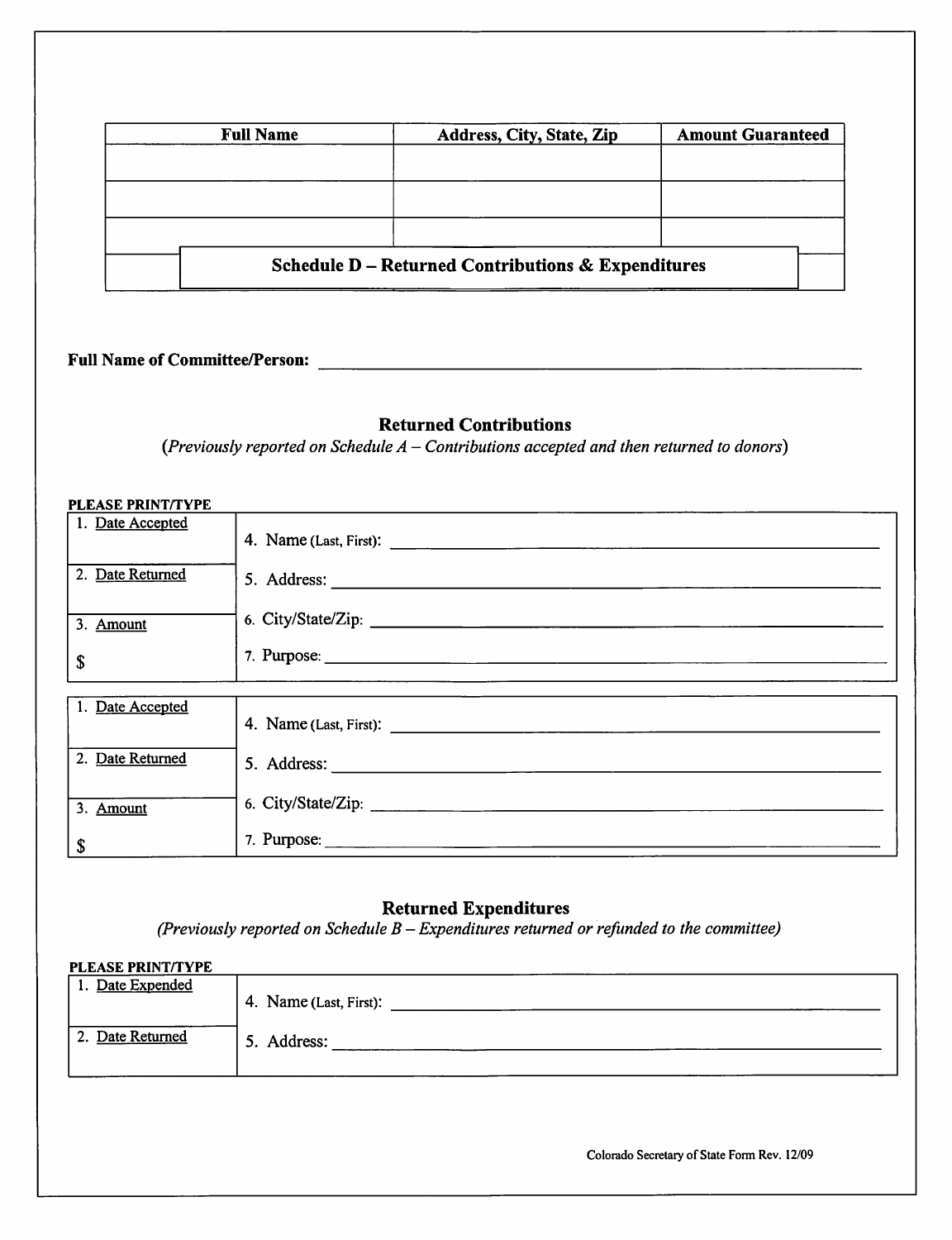| 3. Amount        | 6. City/State/Zip: _________                                                                                                                                                                                                                                                                                                                                                                                  |
|------------------|---------------------------------------------------------------------------------------------------------------------------------------------------------------------------------------------------------------------------------------------------------------------------------------------------------------------------------------------------------------------------------------------------------------|
|                  | 7. Comment (Optional):                                                                                                                                                                                                                                                                                                                                                                                        |
| 1. Date Expended | 4. Name (Last, First): $\frac{1}{\sqrt{1-\frac{1}{\sqrt{1-\frac{1}{\sqrt{1-\frac{1}{\sqrt{1-\frac{1}{\sqrt{1-\frac{1}{\sqrt{1-\frac{1}{\sqrt{1-\frac{1}{\sqrt{1-\frac{1}{\sqrt{1-\frac{1}{\sqrt{1-\frac{1}{\sqrt{1-\frac{1}{\sqrt{1-\frac{1}{\sqrt{1-\frac{1}{\sqrt{1-\frac{1}{\sqrt{1-\frac{1}{\sqrt{1-\frac{1}{\sqrt{1-\frac{1}{\sqrt{1-\frac{1}{\sqrt{1-\frac{1}{\sqrt{1-\frac{1}{\sqrt{1-\frac{1}{\sqrt{$ |
| 2. Date Returned | 5. Address:                                                                                                                                                                                                                                                                                                                                                                                                   |
| 3. Amount        | <b>Statement of Non-Monetary Contributions</b>                                                                                                                                                                                                                                                                                                                                                                |
| £.               | [Art. XXVIII, Sec. 2(5)(a)(II)(III) & Sec. 5(3) & 1-45-108(1), C.R.S.]                                                                                                                                                                                                                                                                                                                                        |

# Full Name of Committee/Person:

#### PLEASE PRINT/TYPE

| 1. Date Provided                      |                                                                                                  |
|---------------------------------------|--------------------------------------------------------------------------------------------------|
| 2. Fair Market Value                  | 5. Address:                                                                                      |
| \$                                    | 6. City/State/Zip: $\frac{1}{2}$                                                                 |
| 3. Aggregate Amt.                     | 7. Description:                                                                                  |
| \$                                    | 8. Employer (if applicable, mandatory):                                                          |
| $\Box$ Check box if<br>Electioneering | 9. Occupation (if applicable, mandatory):                                                        |
| Communication                         | 10. $\Box$ Check box if Coordinated with a Candidate/Candidate Committee or Political Party. $*$ |

| 1. Date Provided                      | 4. Name (Last, First):                                                                         |
|---------------------------------------|------------------------------------------------------------------------------------------------|
| 2. Fair Market Value                  | 5. Address:                                                                                    |
| \$                                    | 6. City/State/Zip:                                                                             |
| 3. Aggregate Amt.                     | 7. Description:                                                                                |
| \$                                    | 8. Employer (if applicable, mandatory):                                                        |
| $\Box$ Check box if<br>Electioneering | 9. Occupation (if applicable, mandatory):                                                      |
| Communication                         | 10. $\Box$ Check box if Coordinated with a Candidate/Candidate Committee or Political Party. * |

| Date Provided | $\sim$ $\sim$<br>Name (Last, First):<br>4. |  |
|---------------|--------------------------------------------|--|
|               |                                            |  |

Colorado Secretary of State Fonn Rev. 12/09